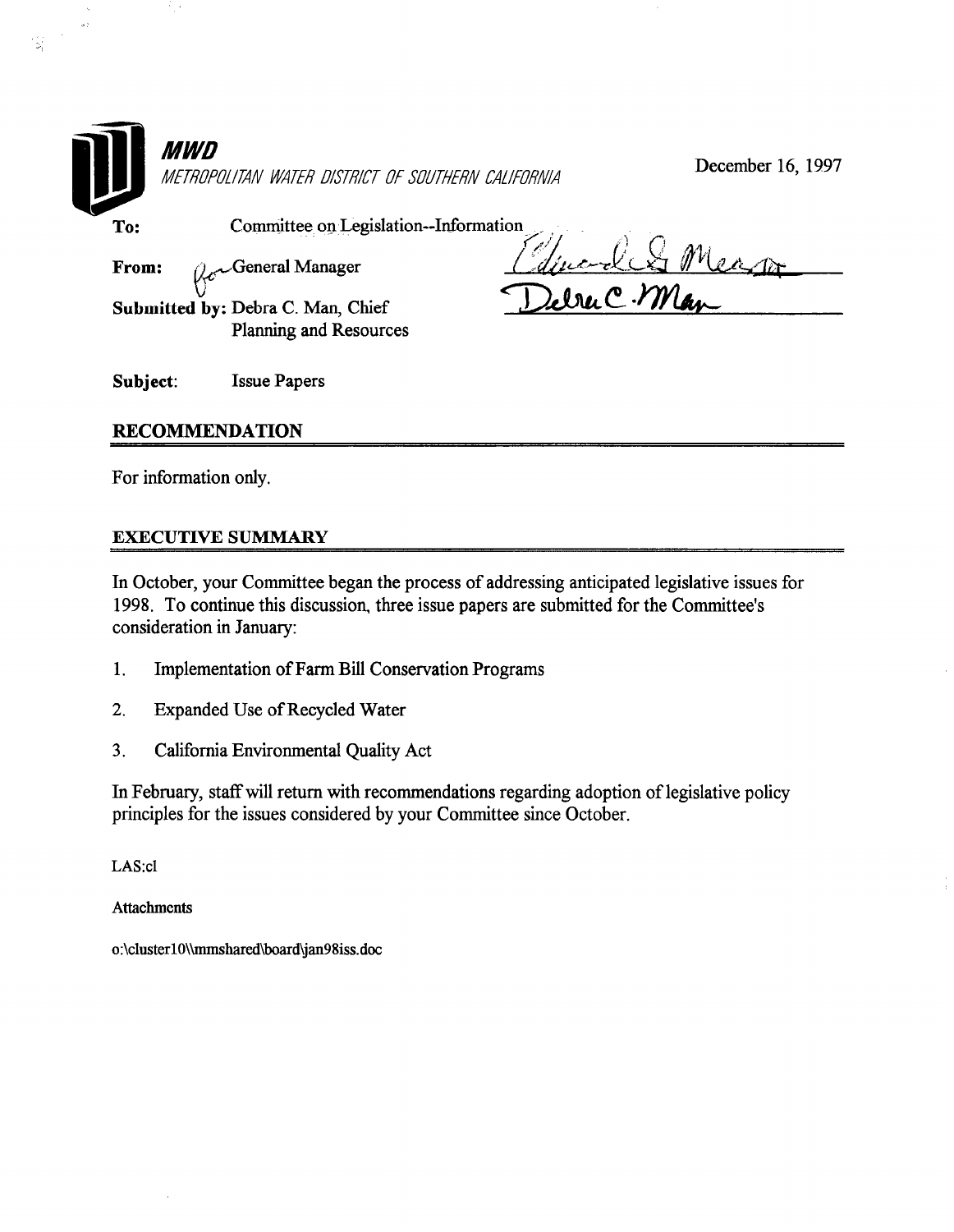# IMPLEMENTATION OF FARM BILL CONSERVATION PROGRAMS

### Issue

The Federal Agriculture Improvement and Reform Act of 1996 (Public Law 104-127), commonly known as the Farm Bill, established new policies on crop subsidies, conservation practices, rural development initiatives, agricultural research and other agricultural programs. Of most interest to Metropolitan are several agricultural conservation programs which encourage the implementation of agricultural practices that benefit source water quality and the development of wildlife habitat on non-federal lands. The Farm Bill combined several U. S. Department of Agriculture (USDA) conservation programs, including that portion of the Colorado River Basin Salinity Control Program that is implemented by USDA, into a single Environmental Quality Incentives Program (EQIP), and authorized funding for EQIP through 2002. In addition, the Farm Bill established the Wildlife Habitat Incentives Program (WHIP), a new voluntary cost-share program that encourages landowners to develop wildlife habitat, and authorized funding for WHIP through 2002. Other beneficial USDA conservation programs, including the Conservation Reserve Program (CRP) and the Wetlands Reserve Program (WRP), were also reauthorized in the Farm Bill.

 $S = S \cdot \frac{1}{2} S \cdot \frac{1}{2} S \cdot \frac{1}{2} S \cdot \frac{1}{2} S \cdot \frac{1}{2} S \cdot \frac{1}{2} S \cdot \frac{1}{2} S \cdot \frac{1}{2} S \cdot \frac{1}{2} S \cdot \frac{1}{2} S \cdot \frac{1}{2} S \cdot \frac{1}{2} S \cdot \frac{1}{2} S \cdot \frac{1}{2} S \cdot \frac{1}{2} S \cdot \frac{1}{2} S \cdot \frac{1}{2} S \cdot \frac{1}{2} S \cdot \frac{1}{2} S \cdot \frac{1}{2} S \cdot \frac{1}{2} S \cdot \frac{1}{$ sufficient federal funding for implementation of EQT and other Parin Bill conservation progra is critical in order to achieve Colorado River Basin Salinity Control objectives, and is important for accomplishing source water quality protection and ecosystem restoration efforts in the Bay-Delta watershed and wildlife habitat restoration efforts in the Lower Colorado River region. Specific issues of interest to Metropolitan include: 1) Congressional appropriations for EQIP and WHIP at least at authorized levels, 2) allocation of EQIP funds for Colorado River Basin Salinity Control measures, 3) allocation of EQIP and WHIP funds in California, 4) priority setting and funding for EQIP projects that will provide source water quality protection and ecosystem restoration benefits in the Bay-Delta watershed, and 5) revisions to the CRP to enable California<br>to compete more effectively for CRP funding.

The Farm Bill also reauthorized annual funding for numerous agricultural research, extension, and education programs through fiscal year (FY) 1997. Agricultural research programs of interest to Metropolitan include the water quality research and education program, and the development and demonstration of best management practices. Continued federal funding and authorization for these programs would be beneficial for the development of agricultural practices that facilitate achieving source water quality protection and habitat restoration goals.

## **Existing Situation**

The Farm Bill authorizes a minimum of \$200 million annually for EQIP for fiscal years 1997 through 2002. Despite the relatively large amount of annually authorized EOIP funding, there is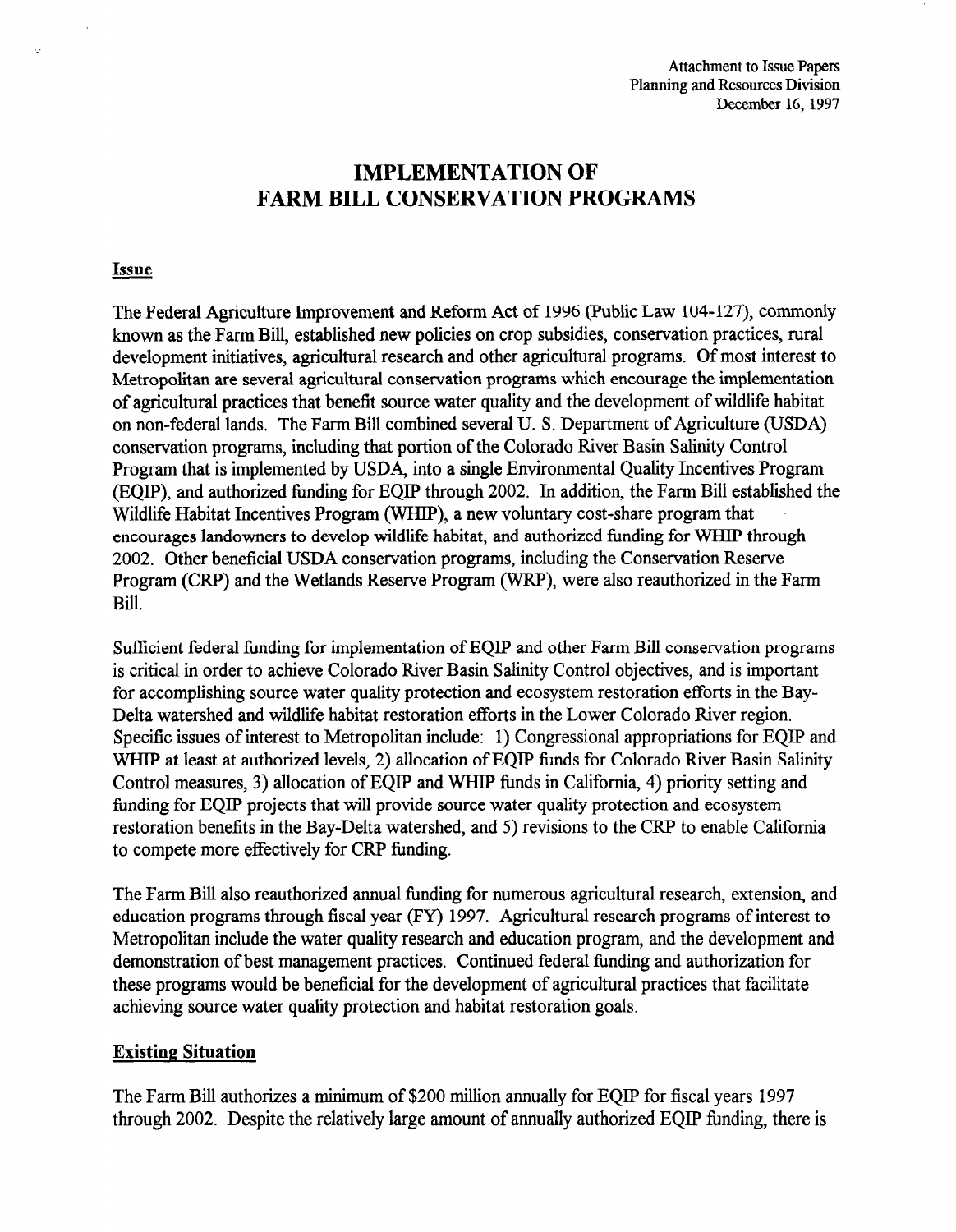no established funding allocation by State, and as a result, the program is very competitive. For FY 1998, EQIP funds are being allocated through a Natural Resource Inventory. Each regional office of the Natural Resources Conservation Service (NRCS) has received an allocation of funds based on the Natural Resource Inventory for that region. NRCS' Regional Conservationist has then allocated funds to each of the NRCS' state offices within the region on the basis of that state's Natural Resources Inventory. EQIP provides cost-sharing and incentive payments, technical assistance, and educational assistance to farmers and ranchers for the implementation of structural and land management practices that address the most serious threats to soil, water and related natural resources. Cost-share and incentive payments to an agricultural producer are limited to \$10,000 annually, and to \$50,000 for a multi-year contract. An exception to the annual payment limit may be allowed on a case-by-case basis if it is consistent with the purposes of EQIP.

EQIP funding and assistance is to be focused on conservation priority areas, and in watersheds, regions and priority areas where State and local sources of assistance for the same conservation projects are also available. Conservation assistance is to be provided in a manner that maximizes environmental benefits per dollar expended. Fifty percent of the EQP funding is targeted at conservation practices related to livestock production.

In FY 1997, approximately \$3.1 million in EQIP funds were allocated for Colorado River Basin Salinity Control projects. In addition, the Colorado River Basin Salinity Control Forum agreed that funds should be allocated from the Upper Colorado River Basin Fund and the Lower Colorado River Basin Tune encoded and the Colorado River Basin Fund and the Lower colorado KIVCI Dasin Development rund (Dasin Funds), to fund separate out paraner saminy control measures through state and local soil conservation agencies within USDA designated salinity control areas. The funding amounts were determined in accordance with the proportionate allocations set forth in Section 205 of the Colorado River Basin Salinity Control Act. Funds in the amount of \$1.3 million are being provided from the Basin Funds by the U.S. Bureau of Reclamation to the NRCS, Wyoming State Engineer's Office, Colorado Department of Natural Resources State Soil Conservation Board, and the Utah Department of Agriculture and Food. These agencies are managing expenditure of these monies for technical and farm assistance to match the salinity control measures being implemented by USDA through EOIP. The Colorado River Basin Salinity Control Forum has determined that allocation of \$11 million in EOIP funds in FY 1998 is needed for on-farm measures to control Colorado River salinity. This level of funding is necessary to meet the salinity control activities schedule in order to maintain the state adopted and federally approved water quality standards. The Colorado River Basin Salinity Control Forum is exploring the possibility of joining with other regional groups interested in the establishment of national priority areas under EQIP to request that Congress appropriate greater than the minimum \$200 million authorized annually in the Farm Bill.

In FY 1997, the State of California received \$4.95 million in EQIP funds and funded 29 EQIP proposals. For FY 1998, the NRCS State Conservationist has received EOIP funding requests for 61 proposals totaling approximately \$17 million. However, the state is expected to receive about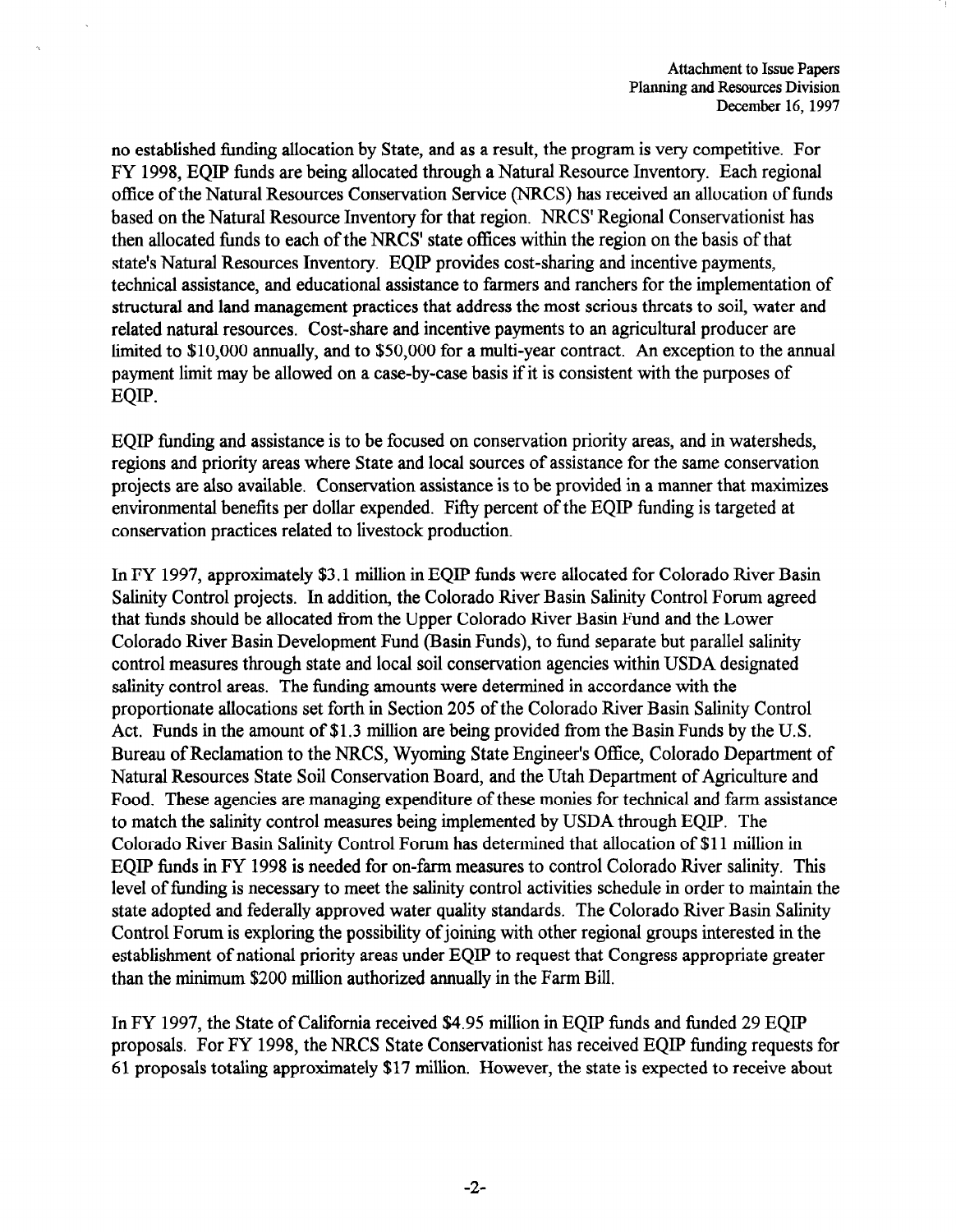\$6 million in FY 1998 EQIP funds, and is currently prioritizing proposals to receive funding. California has to date received a disproportionately small share of Farm Bill conservation program funding, compared to other states, even though it is the nation's leading agricultural producer.

The Wildlife Habitat Incentives Program is currently authorized for a total of \$50 million over the 1997-2002 period. WHIP funds are distributed to states based on state wildlife priorities, including wildlife habitat areas, and targeted species and their habitats. In California, the wildlife priorities include riparian areas, endangered species, wetlands and coldwater fisheries. Out of the \$20 million allocated nation-wide for FY 1997, California received \$610,000 in WHIP financial assistance. The NRCS State Conservationist expects to allocate FY 1997 WHIP funds in March 1998. For FY 1998, there will be \$30 million in WHIP funds available nation-wide.

Authorized funding for the CRP, the largest of the Farm Bill conservation programs, is \$2 billion annually through fiscal year 2002. Water quality improvement and wildlife habitat enhancement are two of the principal CRP objectives. The CRP promotes these objectives by encouraging the retirement of environmentally sensitive cropland from intensive production through a combination of rental payments, cost-share payments, and technical assistance. However, less than 1% of enrollments in the CRP are in California, primarily because CRP rental rates have not been sufficient to compensate California agricultural producers for loss of income. Changes are required in the operation of the CRP, if California is to benefit from this significant program.

The 1996 Farm Bill authorized specific agricultural research, extension and education programs through FY 1997. Congress is currently considering agricultural research reauthorization legislation. S. 1150 by Senator Richard G. Lugar (R-IN), the Agricultural Research, Extension, and Education Reform Act of 1997, passed the Senate on October 29, 1997. A companion measure in the House, H.R. 2534 by Representative Larry Combest (R-TX), passed the House on November 8, 1997. Both bills would authorize new agricultural research programs, reform existing agricultural research, education and extension programs, and reauthorize them through 2002. The types of reforms covered in the bills include: 1) requiring public input into priority setting for research and extension programs, 2) requiring all funding to be subject to scientific peer review or merit review, and 3) placing increased emphasis on research topics that are multidisciplinary and address multi-state concerns. Both bills are now waiting the appointment of a House-Senate conference committee to resolve differences between the two bills.

# Metropolitan Position

Metropolitan has existing legislative policy principles on Colorado River Basin Management and Source Water Quality Protection, which support cooperative interstate efforts to control the salinity in Colorado River water and incentive-based approaches to source water quality protection. In addition, your Board previously adopted a legislative policy principle supporting appropriation of 1996 Farm Bill funding for ecosystem-related projects in the Bay-Delta Estuary.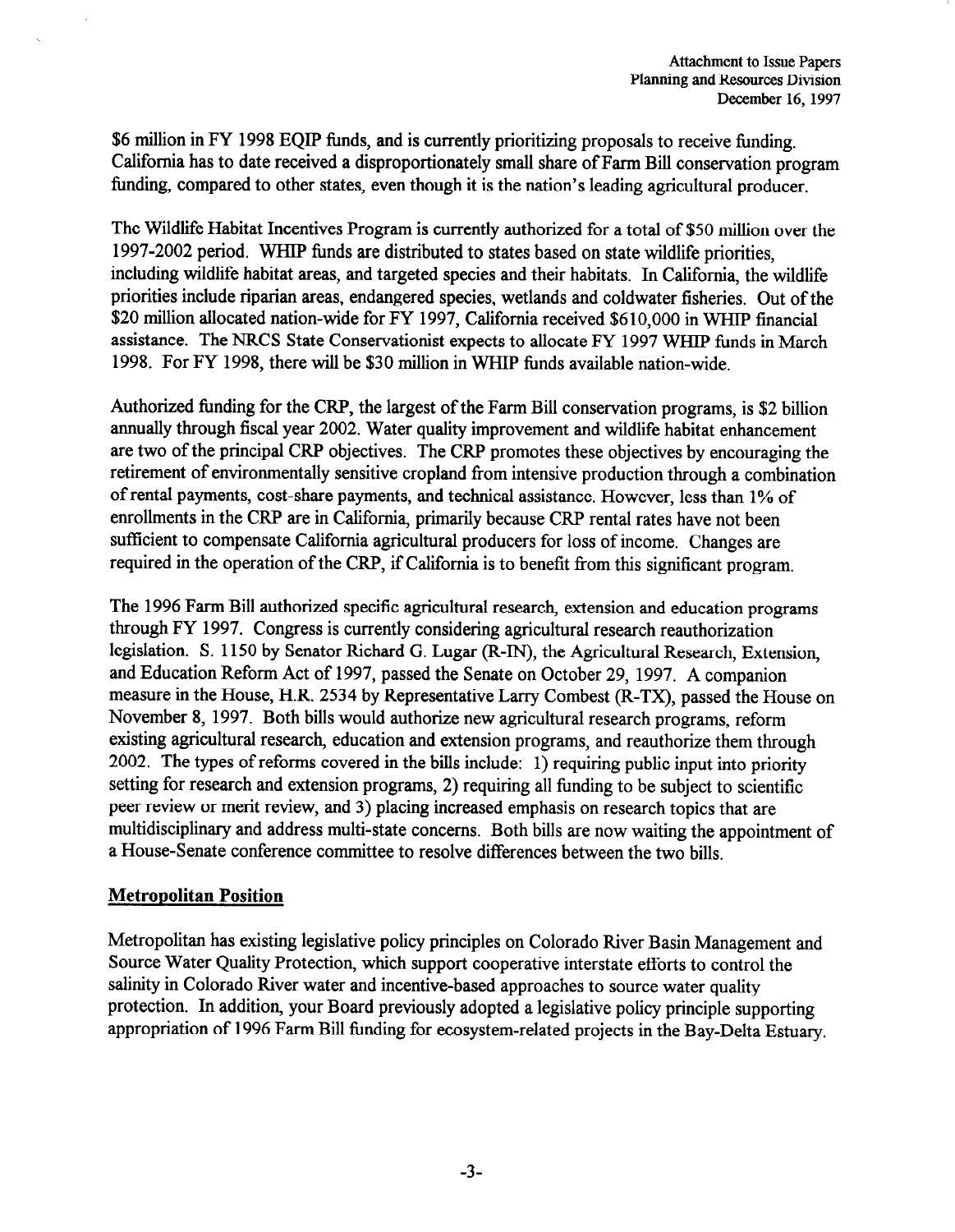In April, 1997, your Board adopted Colorado River policy principles concerning the development of a comprehensive Colorado River resources strategy plan for California. However, these principles were not considered by the Committee on Legislation, and therefore, were not adopted as legislative policy principles.

# Recommended Policy Principles

Metropolitan staff will continue to closely monitor legislative and regulatory issues related to the implementation of Farm Bill conservation programs and agricultural research programs. Staffwill coordinate advocacy efforts through the Colorado River Board of California, Colorado River Basin Salinity Control Forum, Association of California Water Agencies, California Urban Water Agencies and others, and will participate in State and local processes for the development of conservation priorities and the allocation of EQIP, WHIP, CRP, and other cost-share assistance funds.

Staff proposes the following set of policy principles to guide Metropolitan's efforts concerning the appropriation of funding for and implementation of Farm Bill conservation programs and agricultural research programs:

- 1. Support federal appropriations for the Environmental Quality Incentives Program (EQIP) and other Farm Bill conservation programs that provide benefits for Colorado River resources, the Bay-Delta watershed or in Metropolitan's service area.
- 2. Support the appropriation and allocation of EQIP funds that are necessary to advance the implementation of Colorado River Basin salinity control measures and meet salinity reduction targets in the Colorado River Basin.
- 3. Support the allocation of EQIP and Wildlife Habitat Incentives Program (WHIP) funds for source water quality protection and ecosystem restoration projects in the Bay-Delta watershed, and wildlife habitat restoration efforts in the Lower Colorado River region.
- 4. Support changes to the CRP which would make the program more attractive to California agricultural producers and thus improve source water quality through the conversion of environmentally sensitive cropland to less intensive uses.
- 5. Support authorization and federal appropriations for agricultural research, extension and education programs that provide source water quality protection benefits.

Staff also proposes that the Colorado River policy principles adopted by your Board on April 8, 1997, and provided in Attachment A, be adopted as legislative policy principles.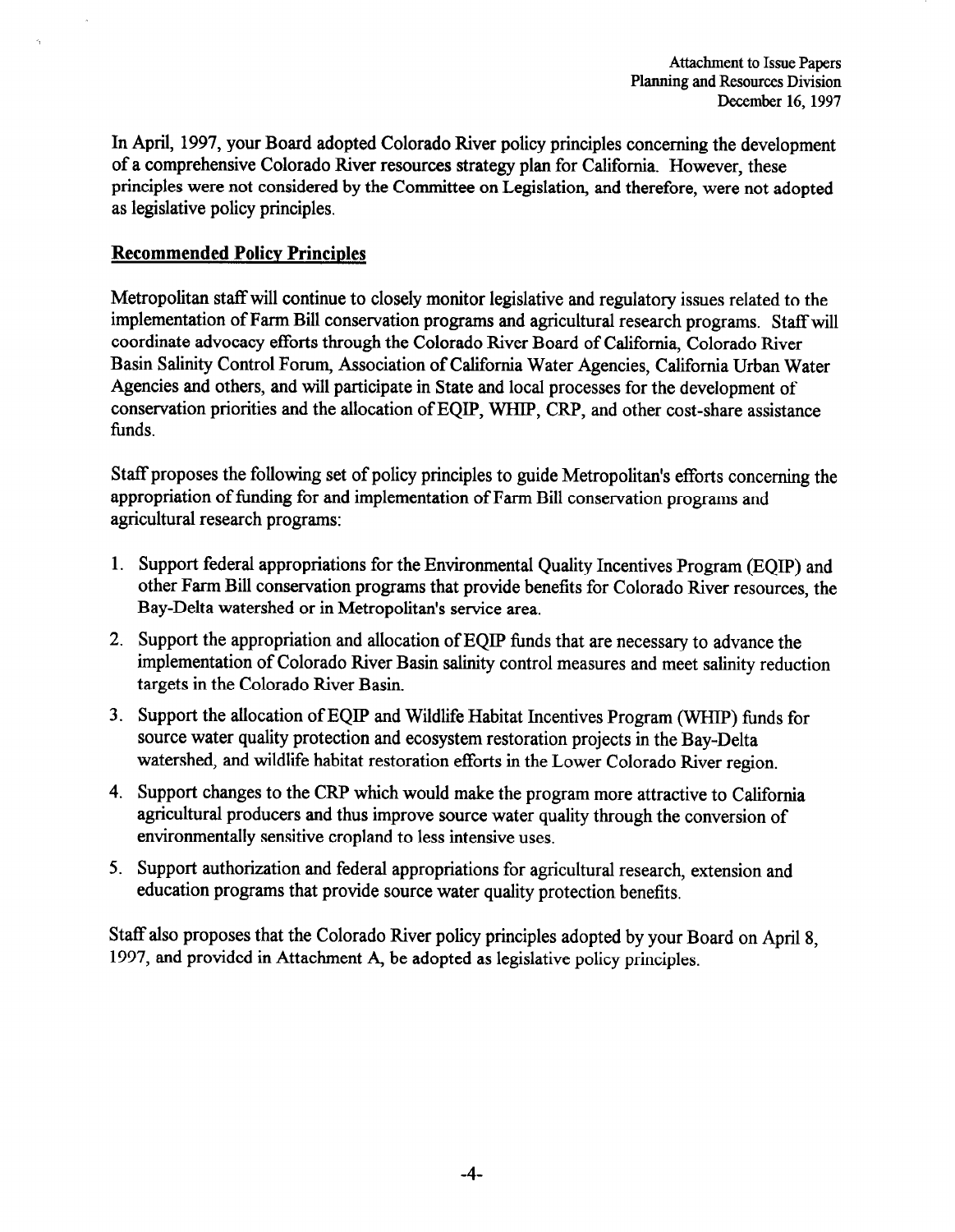## Attachment A

# COLORADO RIVER POLICY PRINCIPLES

(Adopted by MWJI Board on April 8, 1997, and proposed for adoption as legislative policy principles)

Overall Objective: To ensure that the Colorado River Aqueduct will be kept full of costeffective water supplies, consistent with Metropolitan's Integrated Resources Plan and the Colorado River Board's draft policy principles.

Overall Strategy: Metropolitan will participate, through the Colorado River Board and other appropriate forums, in the development of a comprehensive Colorado River resources strategy plan for California which should: (1) provide flexibility and certainty through changes in reservoir operations; (2) require investments in conservation and transfers; and (3) reduce California's longterm reliance on surplus Colorado River water. The plan will be accomplished through well defined, enforceable programs that avoid the undue risk of supply shortages to the other Colorado River Basin states.

## Policy Principles:

Metropolitan supports:

- 1. Establishing specific entitlements within the agricultural 3.85 million acre-feet of California's basic apportionment (quantification).
- 2. Reasonable and beneficial use of Colorado River water.
- 3. Revised set of operating criteria for the Colorado River reservoir system that increases the Revised set of operating criteria for the Colorado Kiver rese
- 4. voluntary tr
- Addressing on a case by case basis the financial, operational, environmental, and community impacts resulting from water transfers, consistent with federal and State law.
- Achieving water quality objectives and reducing TDS levels in order to maximize and facilitate the full complement of regional water management opportunities.
- $7<sub>1</sub>$ Protecting Metropolitan's interests and its entitlements to Colorado River water, while collaborating with other California Colorado River agencies.
- $8<sub>1</sub>$ A process for communication and partnerships with other California Colorado River. agencies to develop a comprehensive California plan for Colorado River water.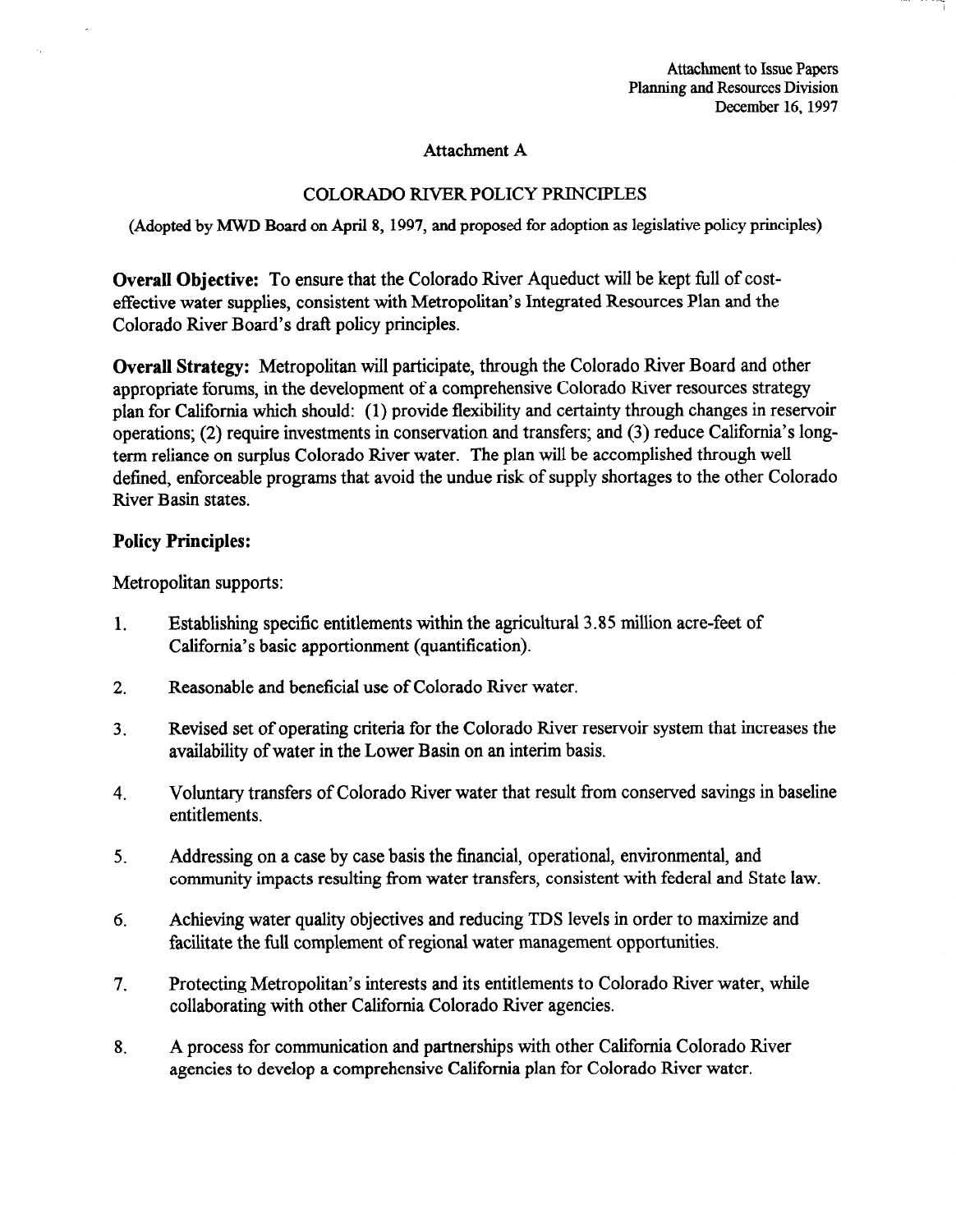# EXPANDED USE OF RECYCLED WATER

# Issues

Expanding water recycling statewide can reduce demand for water from the Sacramento-San Joaquin Delta and the Colorado River and reduce the need for large regional water supply infrastructure investments. In addition to traditional landscape irrigation, residential and industrial applications, use of recycled water for agricultural irrigation, potable reuse and groundwater recharge have tremendous potential but are challenged by regulatory, commercial, and public acceptance.

Southern California, including Metropolitan, has made a strong commitment to water recycling. About 300,000 acre-feet of recycled water is used annually in Metropolitan's service area and Metropolitan supports about 20 percent of that use through financial incentives, Improved water supply reliability has been a significant factor motivating development of recycled water in our service area.

Financial assistance provided by Metropolitan, the State of California, the U.S. Bureau of Reclamation and others has assisted agencies in developing recycled water supplies. The cost of water recycling and the need for incentive programs can be reduced by developing diverse and secure markets for recycled water. Expanded types of use of recycled water for agriculture and secure markets for recycled water. Expanded types of use of recycled water for agriculture munect potable reuse through replemantient have significant potential for improving costeffectiveness of water recycling. Advancing technology is also expected to support development of indirect potable reuse.

Public acceptance of expanded uses of recycled water depends on a clear and consistent message r ubilc accepta

- Safety of recycled water use when guided by objective health regulations
- Value of recycled water as a reliable water supply and its potential to reduce impacts to the environment  $\bullet$

The Porter-Cologne Water Quality Control Act mandates that the State Department of Health Services establish statewide reclamation criteria for regulating safe use of recycled water. These regulations, known as Title 22 of the California Code of Regulations, are being revised to provide more uniform regulation of recycled water projects. Additionally, this Act established the State's nine Regional Water Quality Control Boards and the policies that govern their regulation of recycled water to protect beneficial uses of California's surface water and groundwater.

The California State Legislature has consistently demonstrated a commitment to expanding the beneficial use of recycled water. The enactment of the Water Reclamation Law in 1970 and its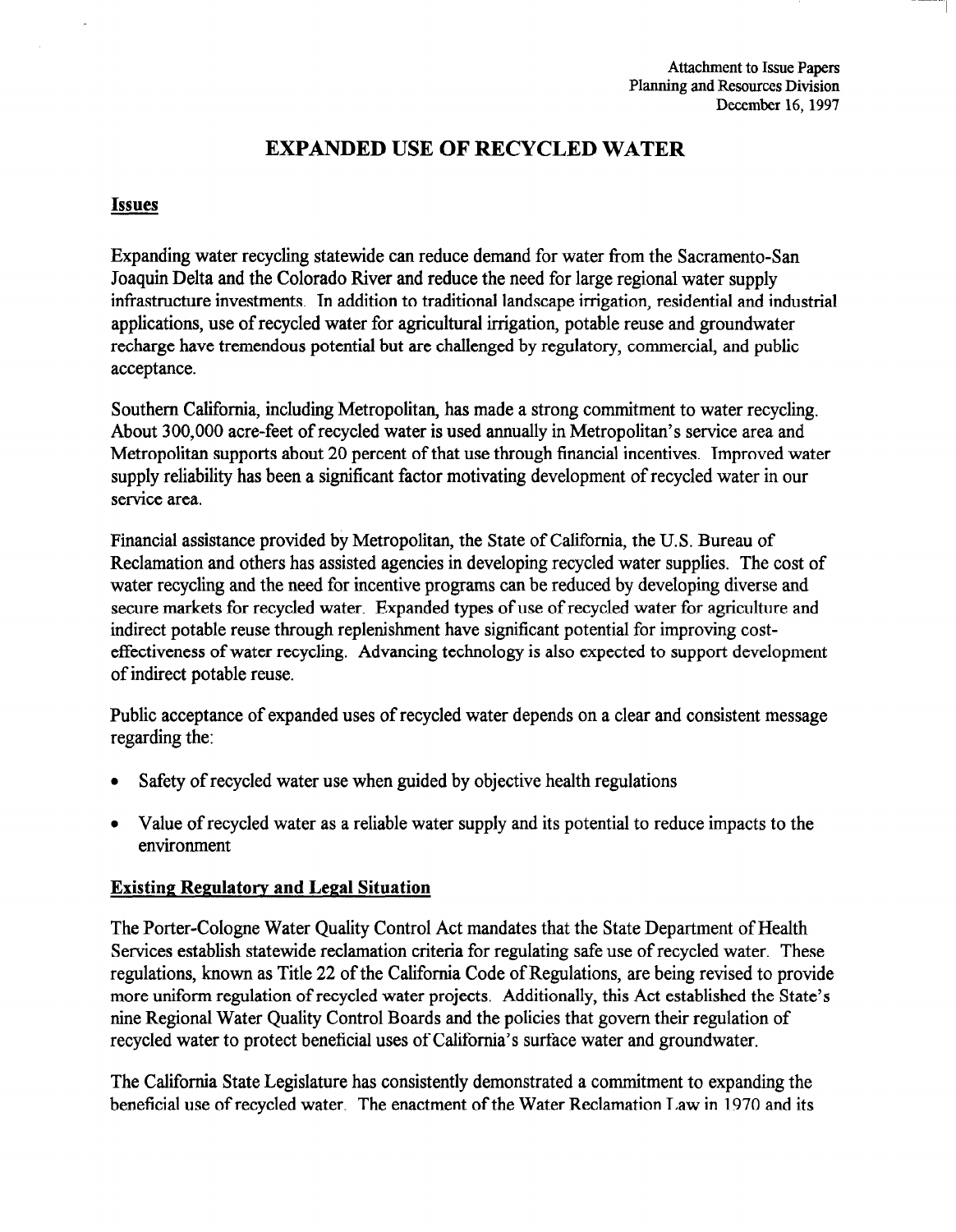subsequent amendments initiated a clear and defined water recycling management strategy that articulates safe and beneficial use of recycled water to help meet the State's growing demand for water supplies. The Water Code prohibits the use of potable water for non-potable purposes if suitable recycled water that meets specific quality and cost criteria is available.

# Metropolitan Position

Your Board adopted policies pertaining to water recycling in February 1997. Support for financing of recycled water projects to increase recycled water use was included in those policies. Your Board also supported Assembly Bill 1522 (Thomson) which was signed into law in 1997 and provided for expanded use of recycled water for toilet and urinal flushing.

# Recommended Policy Principle

Staff recommends that Metropolitan support legislation and regulations that expand the types of recycled water uses consistent with protection of public health.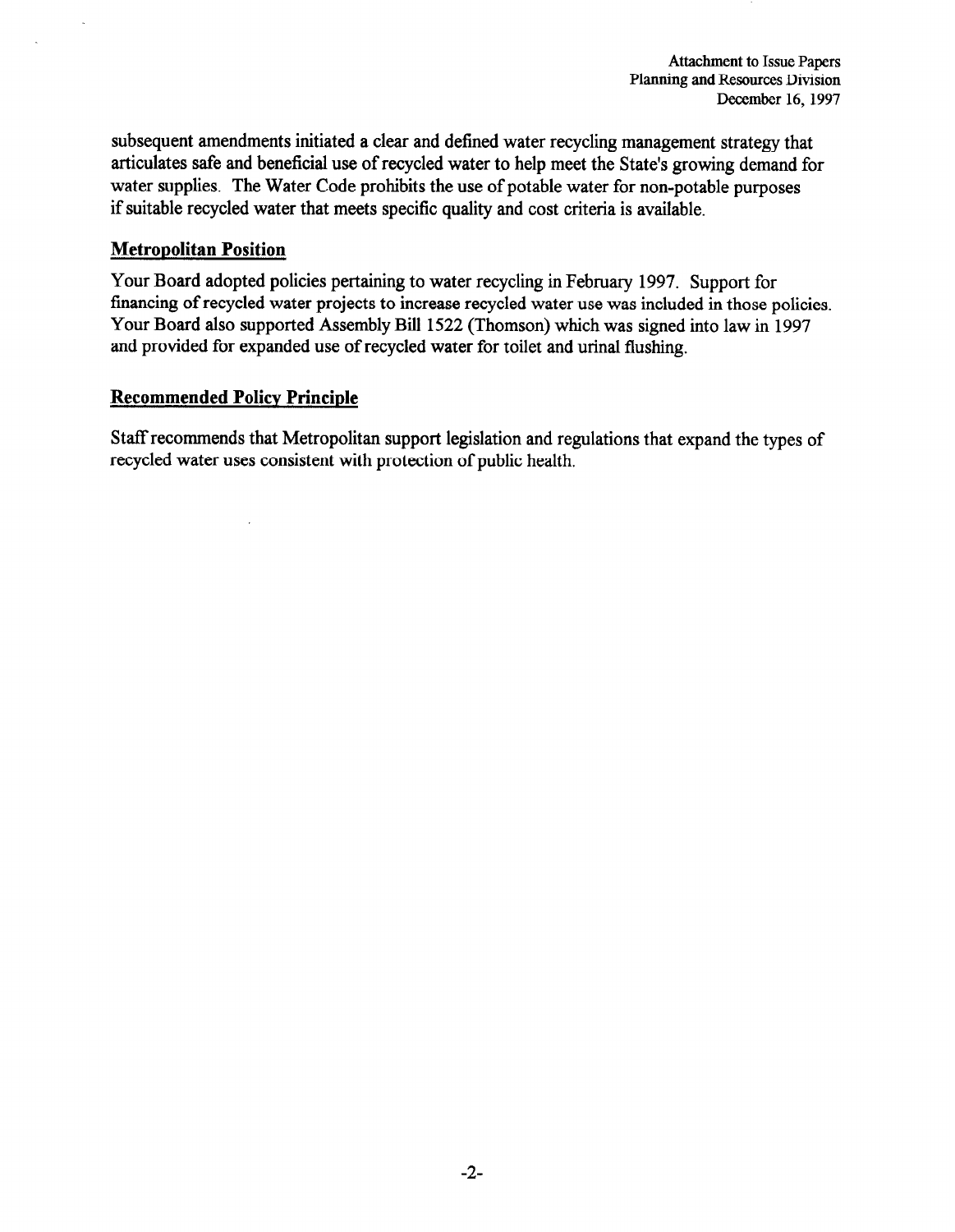## CALIFORNIA ENVIRONMENTAL QUALITY ACT

## Background

The California Environmental Quality Act (CEQA) was enacted in 1970 shortly afler the passage of the National Environmental Policy Act in 1969. The goals of CEQA are to: (1) inform public decision-makers of potential adverse environmental impacts of projects to be approved by them, (2) identify and require the implementation of feasible alternatives and mitigation measures to reduce or avoid adverse environmental impacts, and (3) provide for public participation in the environmental review process. Over time, the practice and interpretation of the requirements of CEQA have resulted in reviews and recommendations for improving and reforming CEQA, as well as on-going legislative efforts to amend CEQA and rulemaking procedures to update the CEQA Guidelines to reflect legislative changes and case law.

In January 1995, the CEQA Review Committee, Environmental Law Section of the State Bar of California published recommendations for CEQA amendments. The recommendations support the established purpose, principles, and general procedures of CEQA, and focus on clarification where there has been ambiguity in the law, guidelines, or case law. Recommendations address: (1) clarifying the timing of CEQA compliance with respect to project planning and commitments, (2) facilitation of master and tiered EIRs, (3) disclosure of significance thresholds in CEQA documents, (4) guidance on disclosure of varying levels of detail of mitigation measures and commitments, and (5) revised requirements for addressing cumulative impacts.

In November 1995, the Little Hoover Commission published, "Making Land Use Work: Rules to Reach our Goals" which focused in large part on CEQA reform in support of better land use decision making. The Commission found that the project-by-project reviews mandated by CEQA have failed to improve overall environmental quality. It further found that CEQA compliance has become overly costly as agencies attempt to bullet proof documents for potential litigation. Commission recommendations include: (1) substantial integration of regulatory decision making within the CEQA process to streamline project approvals, (2) provisions for formal dispute resolution between agencies, (3) provisions to encourage regional planning, and (4) requirements for infrastructure planning.

Also in 1995, the California Policy Seminar, a joint program of the University of California and State government, issued a report entitled, "Fixing CEQA: Options and Opportunities for Reforming CEQA". This report included CEQA reform recommendations in the following five areas: (1) improved State and regional agencies' CEQA review process for local projects, (2) increased certainty and consistency within jurisdictions' CEQA review process, (3) improved mitigation and monitoring of cumulative impacts, (4) improved alternatives analysis to make it more useful, and (5) the creation of consistency and predictability in judicial review of CEQArelated legal actions.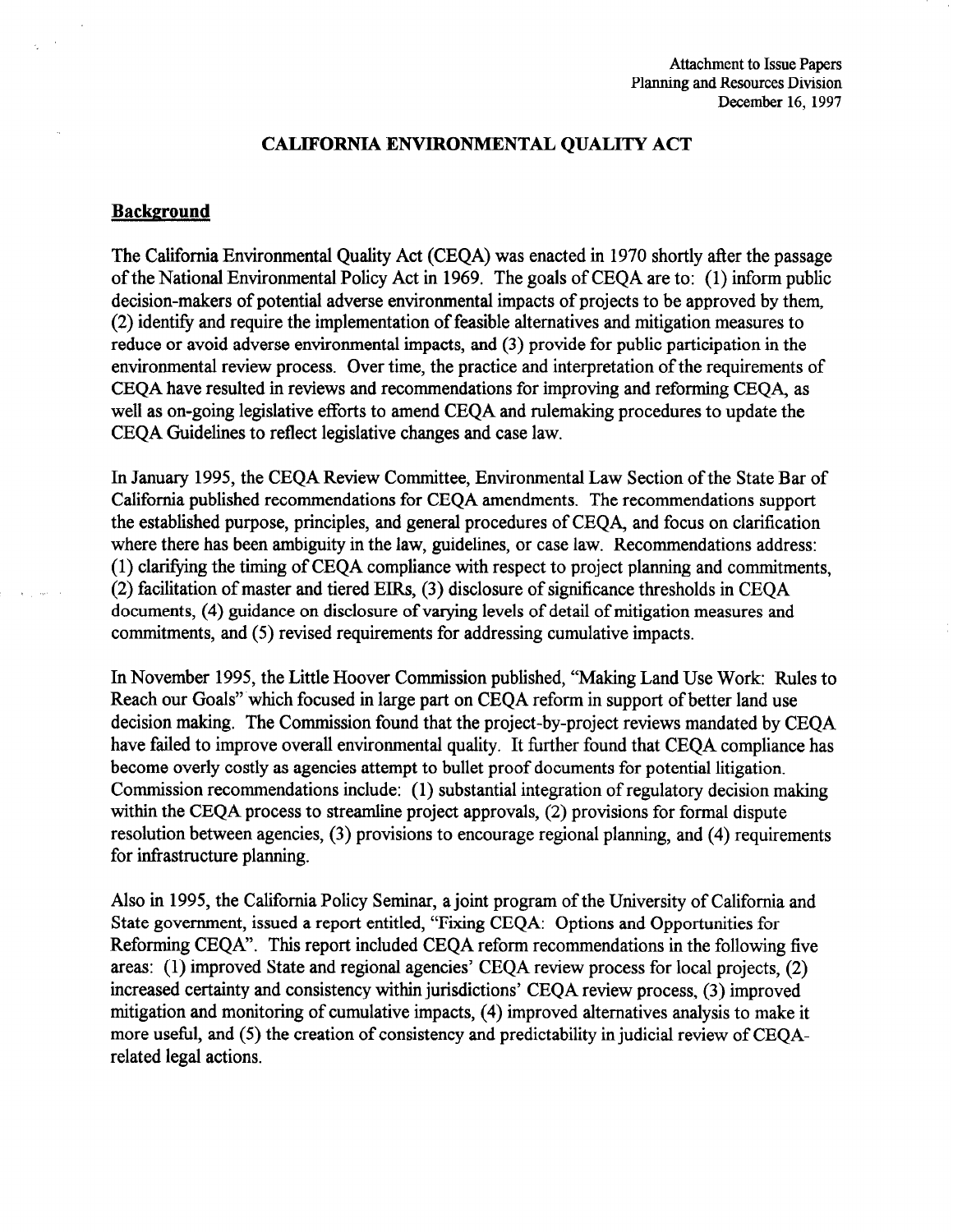In March 1997, the State Legislative Analyst's Office issued a policy brief, "CEQA: Making it Work Better" which recommended measures to improve the efficiency of the CEQA process, improve the cost-effectiveness of mitigation required by CEQA, and improve the resolution of CEQA disputes. Also proceeding in 1997 and 1998 are rulemakings to update the CEQA Guidelines. While the purpose of the rulemakings is to cause the Guidelines to reflect legislative changes to CEQA and judicial interpretations of the substantive and procedural requirements of the iaw, such efforts are commonly subject to further controversial interpretations as a result of the effort itself.

Activity of the California Legislature with respect to CEQA has tended to address issues individually rather than to propose comprehensive reform. In the 1995-96 session, eleven CEQArelated bills were introduced. Of these bills, Metropolitan took a support position on nine and opposed two. Three of the bills were signed into law, including SB 901, which provides for integration of water supply considerations into land use planning efforts of city and county governments. In 1997, seven CEQA-related bills were introduced and remain to be acted upon in 1998. Metropolitan has taken a "watch" position thus far on these bills.

# Metropolitan Position

 $\sqrt{\beta}$ 

Metropolitan has no adopted policy principles for CEQA, and has worked within existing CEQA compliance requirements to approve its own projects. To date, Metropolitan's CEQA legislative somphanee requirements to approve its own projects. To date, incereponium s experience strategy has been reactive-- ivicioponian has supported or opposed proposals advocate others, but has not advocated any reforms itself. Support of legislation has relied upon Metropolitan's adopted policy principles in other areas, such as permit streamlining, to react to legislation as it has emerged in discussions in Sacramento.

## Recommended Policv Principles

It is recommended that Metropolitan adopt the six CEQA policy principles listed below. These  $\mu$  is recommended that interropolitan adopt the six CEQA policy principles fisted below. principles provide for streamlining of CEQA and other regulatory procedures to improve efficiency without loss of environmental protections, and for clarifications which reduce the potential for litigation. Metropolitan's objective with respect to CEQA is to uphold the environmental protections and public participation provisions afforded by the Act while improving the clarity and workability of the statute and its implementing guidelines.

- 1. Advocate/support provisions to improve integration of permitting within the CEOA process.
- 2. Support measures that provide CEQA exemptions for minor activities subject to exceptions for special circumstances, including extension of such existing exemptions to water supply facilities.
- 3. Support amendments that clarify CEQA requirements in a manner which does not undermine environmental protection or reduce opportunity for public involvement without significantly reducing environmental protections or opportunity for public involvement.